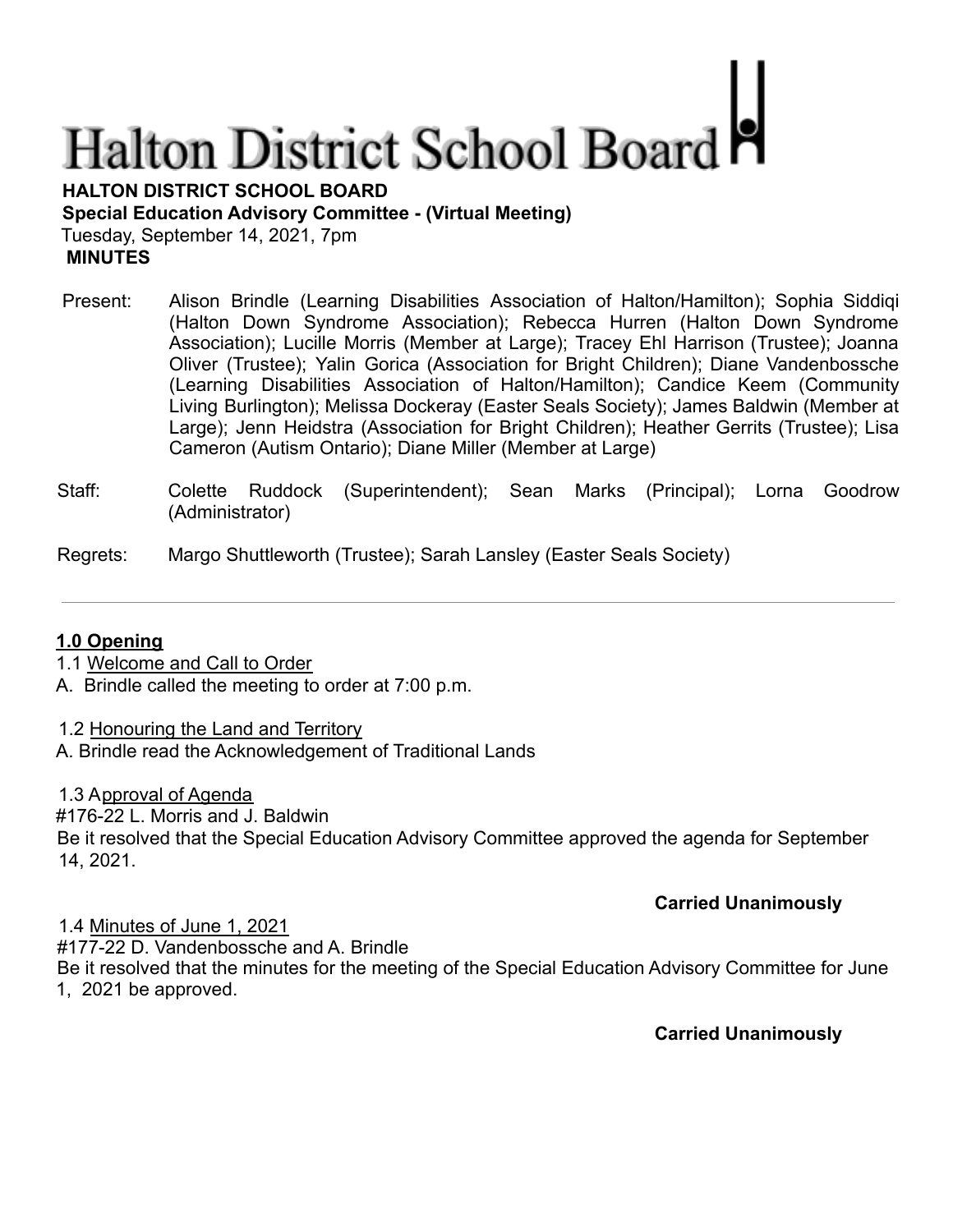### 2.1 Action

A presentation was made by the Board's Structured Reading Itinerant Teachers. There was an opportunity after this presentation for questions from SEAC. C. Ruddock commented that it is truly incredible how our Structured Reading Itinerant Teachers delivered this amazing program during the pandemic. For this group to learn a new approach to teach reading and then to deliver this program to some of our students with learning needs was a remarkable achievement. Deepest appreciation to our staff for running this very successful program.

#### 2.2 Meeting Format: Hybrid or Virtual

There was a discussion with SEAC about how we wish to conduct our future SEAC meetings, either fully virtual or a hybrid model. C. Ruddock commented that Human Resources will need to be contacted first to confirm what is required from SEAC members before anyone wishes to attend in person. T. Ehl Harrison commented that Trustee meetings went to a hybrid model to represent that staff and students are now in buildings. The October SEAC meeting will be hybrid, pending the process for vaccination status attestation is complete.

# 2.3 Board Committees/SEAC representation

A. Brindle brought up the election for Chair and Vice-Chair. It was decided to use the yearly calendar as opposed to the school year calendar for this process. A. Brindle asked if there were any other Board staff committees that SEAC could sit on and if any SEAC member would like to change what committee they currently sit on.

# **3.0 SEAC Discussion/Question Period**

none

# **4.0 Communication to SEAC**

#### 4.1 Superintendent's Report

1. **2021-22 School Year-** By all accounts, the school year is off to a great start. Both staff and students are excited and happy to be back to learning and in-person learning in particular. The usual start-up challenges around transportation (i.e., driver shortages), late registrations and school organizations remain, as well as new challenges related to COVID. However, staff are managing all those issues as they come and ensuring that students remain our first priority.

The usual September Reorganization (elementary) date for Ministry compliance with class size has been pushed to October 12th to allow for parents of elementary students to request a model switch date. With combining the "Reorg" date with "Model Switch" date, we hope to reduce the disruption to class placements for students and staff. For secondary school, families who require a model switch will be provided an opportunity in Semester Two, provided the student timetable works in the switched location.

I am pleased that our Special Education Services (SES) and Student Well-being (SWB) staff have returned with a strong presence in our schools to directly support students and staff. Classroom teachers and other support staff will conduct diagnostic assessments as they get to know their students to determine where each student is at in their reading, writing and mathematical skills, and determine appropriate strategies for support / intervention. SES and School Programs Department (SPD) are collaborating on a three tiered intervention for early literacy, focusing on Kindergarten to Grade 3. In addition, we have added an additional Structure Reading teacher (IRT) to the IRT team that now expands that support to students as early as Kindergarten, and a Speech and Language Pathologist (SLP) that will support our early literacy strategy. SES and SPD are also collaborating on an initiative to support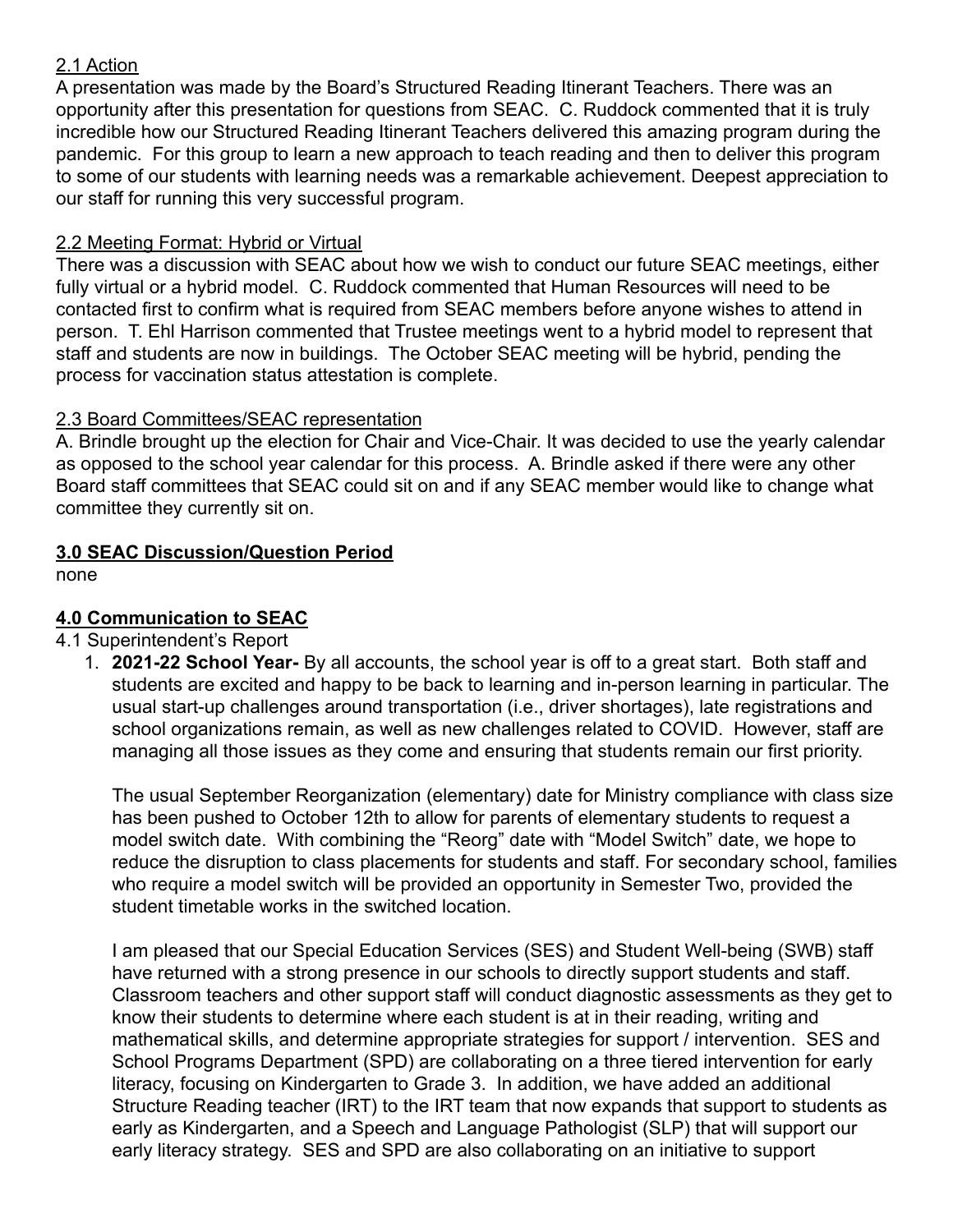mathematics, with an initial focus on how to support all learners in a destreamed class. 3 Math IRTs in SPD have been added to support this work.

A significant focus for schools this year is the mental health and wellbeing of students. All staff participated in professional development on the first two PD Days on how to support students through these challenging times, as well as the Social Emotional Learning (SEL) emphasis in the curriculum. SWB will join us next month to provide an overview of their strategy and supports.

We know that a return to full school life is a measure to improve student well-being and achievement. We are pleased that we are able to return to co-curricular activities and athletics in both elementary and secondary schools.

- 2. **Summer Learning / Support** We had a very successful summer learning program this year. In addition to the offerings from School Programs, SES hosted learning sessions for a wide range of special education needs and age/grade ranges. In all, we supported approximately 1200 students across our program offerings. We did experience some challenges with our communication of programs and will be looking at how to improve that process for next year, if the Ministry provides funding for special education / summer learning again. The Student Well-Being Department also provided virtual mental health supports throughout the summer, using our CYC and Social Workers. They ran support groups (i.e., Chill Club) as well as continued 1:1 support for students on the caseload. Finally, our SLPs and Psychoeducational Consultants conducted additional assessments over the summer.
- 3. **Entry to School Transitions** Again this year, the Ministry provided funding for staff to host in-person or virtual transition meetings for students with significant special education or mental health needs. These funds were used to support students visiting the school, as well as case conferences with parent/guardian and other key stakeholders to support students who are experiencing greater challenges in returning to school.
- 4. **New SEAC Member Training** Tuesday, September 28 at 7pm session will be recorded for any new member who is unable to attend and/or any new member who joins subsequent to the training session.
- 5. **Ministry Consultation**: Reminder: Initial recommendations for the development of proposed Kindergarten to Grade 12 (K-12) education accessibility standards are posted and open for feedback until September 30th (extended). [https://www.ontario.ca/page/consultation-initial-recommendations-development-proposed-kinde](https://www.ontario.ca/page/consultation-initial-recommendations-development-proposed-kindergarten-grade-12-k-12-education) [rgarten-grade-12-k-12-education](https://www.ontario.ca/page/consultation-initial-recommendations-development-proposed-kindergarten-grade-12-k-12-education)

#### 4.2 Association Reports

LDAHH is running the following programs which have subsidies attached to them, if the student is referred by the school team:

- 1. Reading Rocks- a twice-weekly 1:1 literacy program running for 8 weeks for students aged 6-12years. This focuses on phonics, sight words and fluency, and was designed specifically for students with learning disabilities Reading Rocks [- Learning Disabilities Association of](https://www.ldahh.ca/programs/reading-rocks/) [Hamilton \(ldahh.ca\)](https://www.ldahh.ca/programs/reading-rocks/)
- 2. Mastering Mathematics- a twice-weekly small group multi-sensory math program for students in Gr1-10. [Mastering Mathematics - Learning Disabilities](https://www.ldahh.ca/programs/mastering-mathematics/) Association of Hamilton (ldahh.ca)